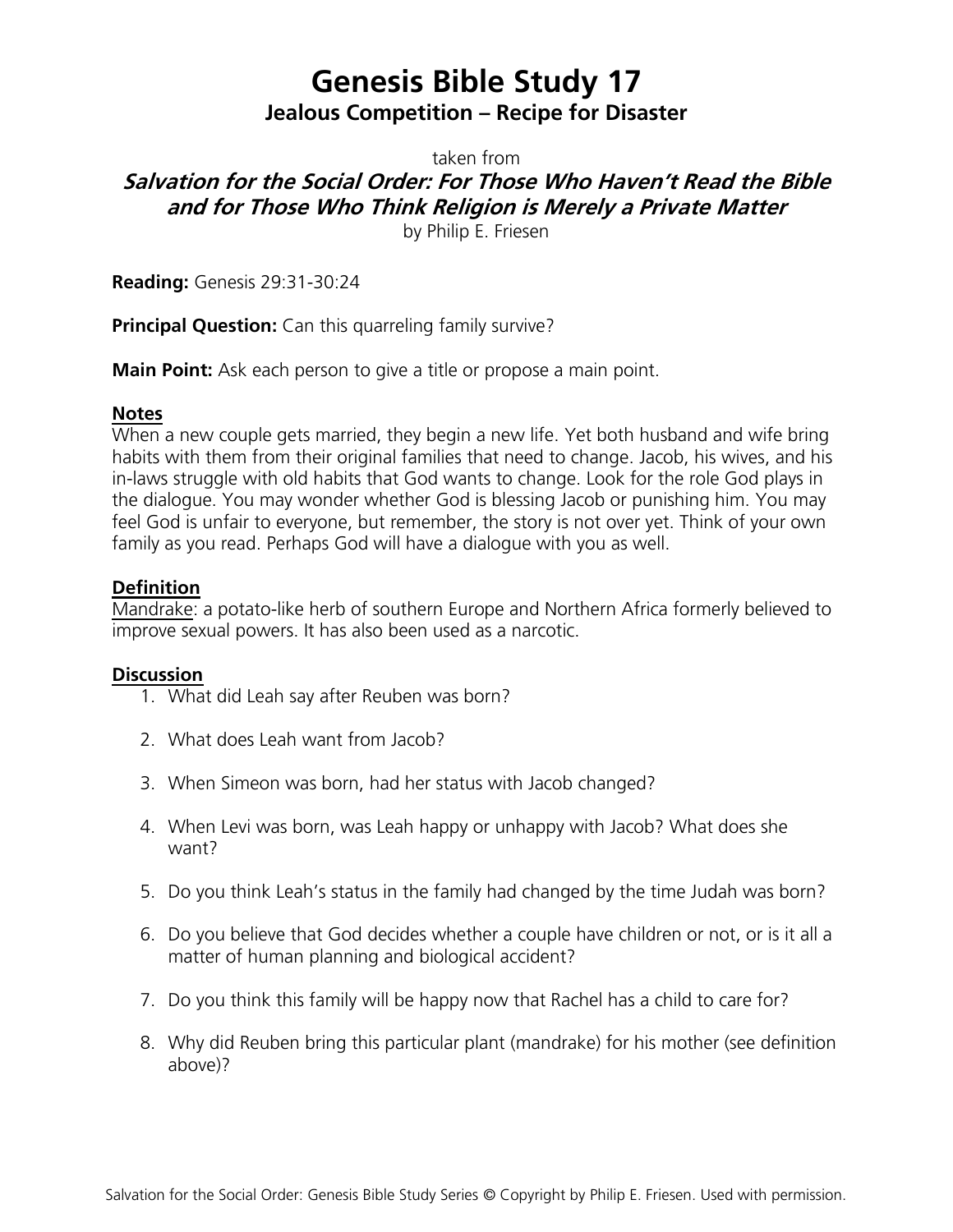- 9. How do you think he felt after his mother traded it to her rival?<sup>1</sup>
	- Happy?
		- Sad?  $\bullet$
	- Hurt?
	- Regretful?
	- Angry ?  $\bullet$
	- Proud?
	- Confused?
	- Afraid?
- 10.With his wives fighting over him, do you think Jacob felt like a king or like a slave? Why?
- 11.Are there any stories like this in the literature or political history of your country?
- 12.How are these stories interpreted in your culture?
- 13.Do you think God has been fair to Rachel? to Leah? to Jacob?
- 14.How does Rachel feel about her new situation? Is she satisfied with life now?
- 15.Are you satisfied with your life? Imagine your life 30 years from now. What do you think needs to happen so that you will be satisfied with your life then?

## **Content Questions for English Comprehension**

- 16.What did Rachel say to Jacob, and how did Jacob answer? (Genesis 30:1)
- 17.Why is she upset?
- 18.How does she feel about her status in the family?
- 19.How did Rachel solve her problem? (Genesis 30:3)
- 20.Tell what the oldest son did in this story.

<sup>&</sup>lt;sup>1</sup> If you have time, read Genesis 35:16-21. In this episode, Reuben molested his father's concubine, Bilah. The obvious political motivation was to guarantee his own mother her first wife status after Rachel died. Reuben is obsessed with protecting his unloved mother. By raping his father's concubine, he also challenged his father's authority. In a palace rebellion, the rebel who replaced the legitimate king would molest all the former kings wives to declare his conquest over the former king. This is what Reuben did.